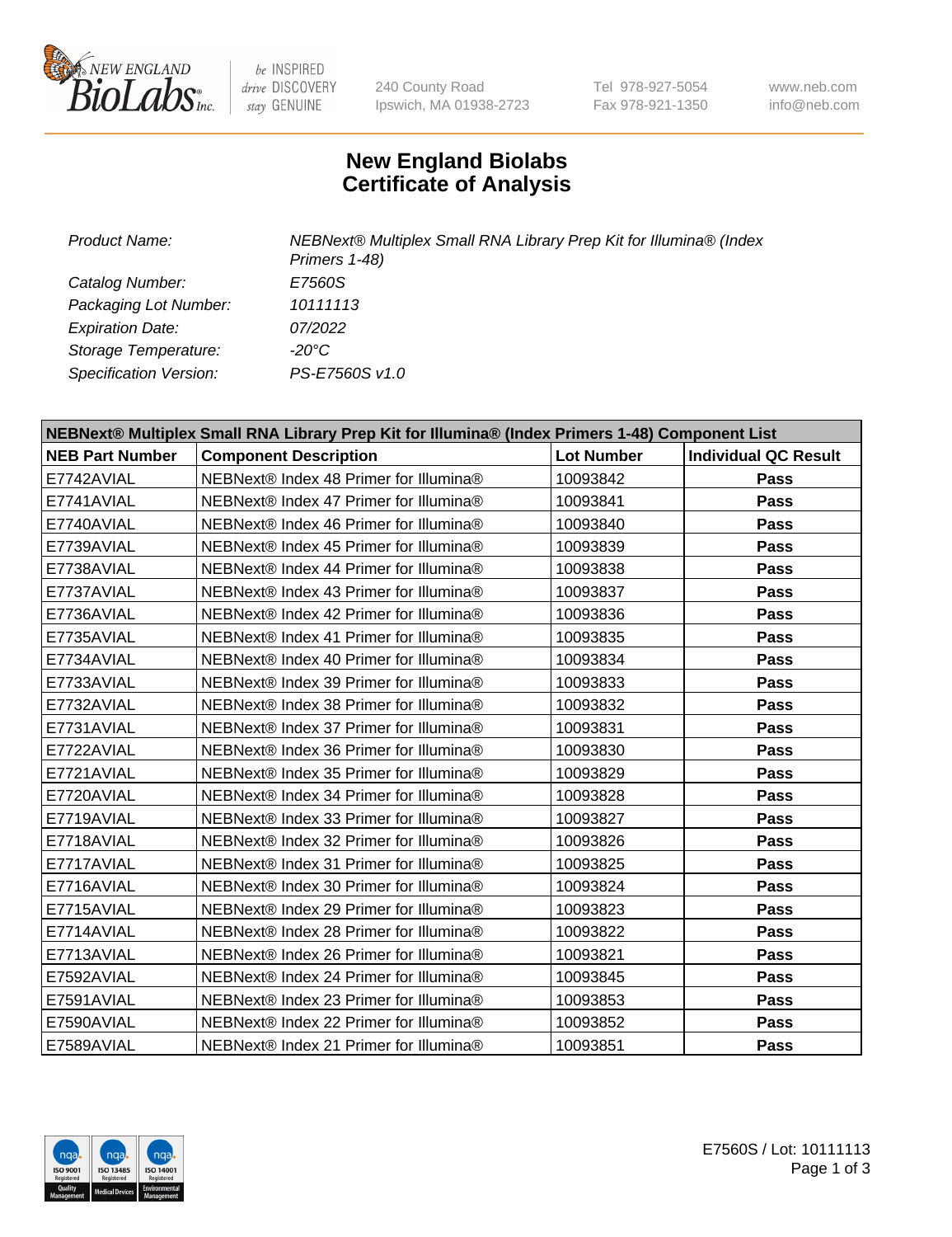

be INSPIRED drive DISCOVERY stay GENUINE

240 County Road Ipswich, MA 01938-2723 Tel 978-927-5054 Fax 978-921-1350 www.neb.com info@neb.com

| NEBNext® Multiplex Small RNA Library Prep Kit for Illumina® (Index Primers 1-48) Component List |                                                            |                   |                             |  |
|-------------------------------------------------------------------------------------------------|------------------------------------------------------------|-------------------|-----------------------------|--|
| <b>NEB Part Number</b>                                                                          | <b>Component Description</b>                               | <b>Lot Number</b> | <b>Individual QC Result</b> |  |
| E7588AVIAL                                                                                      | NEBNext® Index 20 Primer for Illumina®                     | 10093850          | Pass                        |  |
| E7587AVIAL                                                                                      | NEBNext® Index 19 Primer for Illumina®                     | 10093849          | Pass                        |  |
| E7586AVIAL                                                                                      | NEBNext® Index 18 Primer for Illumina®                     | 10093854          | Pass                        |  |
| E7585AVIAL                                                                                      | NEBNext® Index 17 Primer for Illumina®                     | 10093844          | Pass                        |  |
| E7584AVIAL                                                                                      | NEBNext® Index 16 Primer for Illumina®                     | 10093843          | Pass                        |  |
| E7583AVIAL                                                                                      | NEBNext® Index 15 Primer for Illumina®                     | 10093848          | Pass                        |  |
| E7582AVIAL                                                                                      | NEBNext® Index 14 Primer for Illumina®                     | 10093847          | Pass                        |  |
| E7581AVIAL                                                                                      | NEBNext® Index 13 Primer for Illumina®                     | 10093846          | Pass                        |  |
| E7562AVIAL                                                                                      | NEBNext® Index 27 Primer for Illumina®                     | 10093805          | Pass                        |  |
| E7561AVIAL                                                                                      | NEBNext® Index 25 Primer for Illumina®                     | 10093804          | Pass                        |  |
| E7355AAVIAL                                                                                     | ProtoScript® II Reverse Transcriptase                      | 10093820          | Pass                        |  |
| E7334AAVIAL                                                                                     | NEBNext® First Strand Synthesis Reaction Buffer   10093819 |                   | Pass                        |  |
| E7333AAVIAL                                                                                     | NEBNext® SR RT Primer for Illumina®                        | 10093818          | Pass                        |  |
| E7332AAVIAL                                                                                     | NEBNext® 3' SR Adaptor for Illumina®                       | 10093817          | Pass                        |  |
| E7328AVIAL                                                                                      | NEBNext® 5' SR Adaptor for Illumina®                       | 10093816          | Pass                        |  |
| E7327AAVIAL                                                                                     | Nuclease-free Water                                        | 10093815          | Pass                        |  |
| E7326AAVIAL                                                                                     | <b>TE Buffer</b>                                           | 10093814          | Pass                        |  |
| E7325AAVIAL                                                                                     | Linear Acrylamide                                          | 10093813          | Pass                        |  |
| E7324AAVIAL                                                                                     | <b>DNA Gel Elution Buffer</b>                              | 10093812          | Pass                        |  |
| E7323AAVIAL                                                                                     | Quick-Load® pBR322 DNA-Mspl Digest                         | 10093855          | Pass                        |  |
| E7322AVIAL                                                                                      | NEBNext® Index 12 Primer for Illumina®                     | 10093802          | Pass                        |  |
| E7321AVIAL                                                                                      | NEBNext® Index 11 Primer for Illumina®                     | 10093801          | Pass                        |  |
| E7320AVIAL                                                                                      | NEBNext® Index 10 Primer for Illumina®                     | 10093800          | Pass                        |  |
| E7319AVIAL                                                                                      | NEBNext® Index 9 Primer for Illumina®                      | 10093799          | Pass                        |  |
| E7318AVIAL                                                                                      | NEBNext® Index 8 Primer for Illumina®                      | 10093798          | Pass                        |  |
| E7317AVIAL                                                                                      | NEBNext® Index 7 Primer for Illumina®                      | 10093797          | Pass                        |  |
| E7316AVIAL                                                                                      | NEBNext® Index 6 Primer for Illumina®                      | 10093803          | Pass                        |  |
| E7315AVIAL                                                                                      | NEBNext® Index 5 Primer for Illumina®                      | 10093796          | Pass                        |  |
| E7314AVIAL                                                                                      | NEBNext® Index 4 Primer for Illumina®                      | 10093795          | Pass                        |  |
| E7313AVIAL                                                                                      | NEBNext® Index 3 Primer for Illumina®                      | 10093794          | <b>Pass</b>                 |  |
| E7312AVIAL                                                                                      | NEBNext® Index 2 Primer for Illumina®                      | 10093793          | Pass                        |  |
| E7311AVIAL                                                                                      | NEBNext® Index 1 Primer for Illumina®                      | 10093792          | Pass                        |  |
| E7310AAVIAL                                                                                     | NEBNext® SR Primer for Illumina®                           | 10093811          | Pass                        |  |
| E7309AAVIAL                                                                                     | LongAmp® Taq 2X Master Mix                                 | 10093810          | Pass                        |  |
| E7308AAVIAL                                                                                     | Murine RNase Inhibitor                                     | 10093809          | Pass                        |  |
| E7305AAVIAL                                                                                     | NEBNext® 5' Ligation Enzyme Mix                            | 10093808          | Pass                        |  |